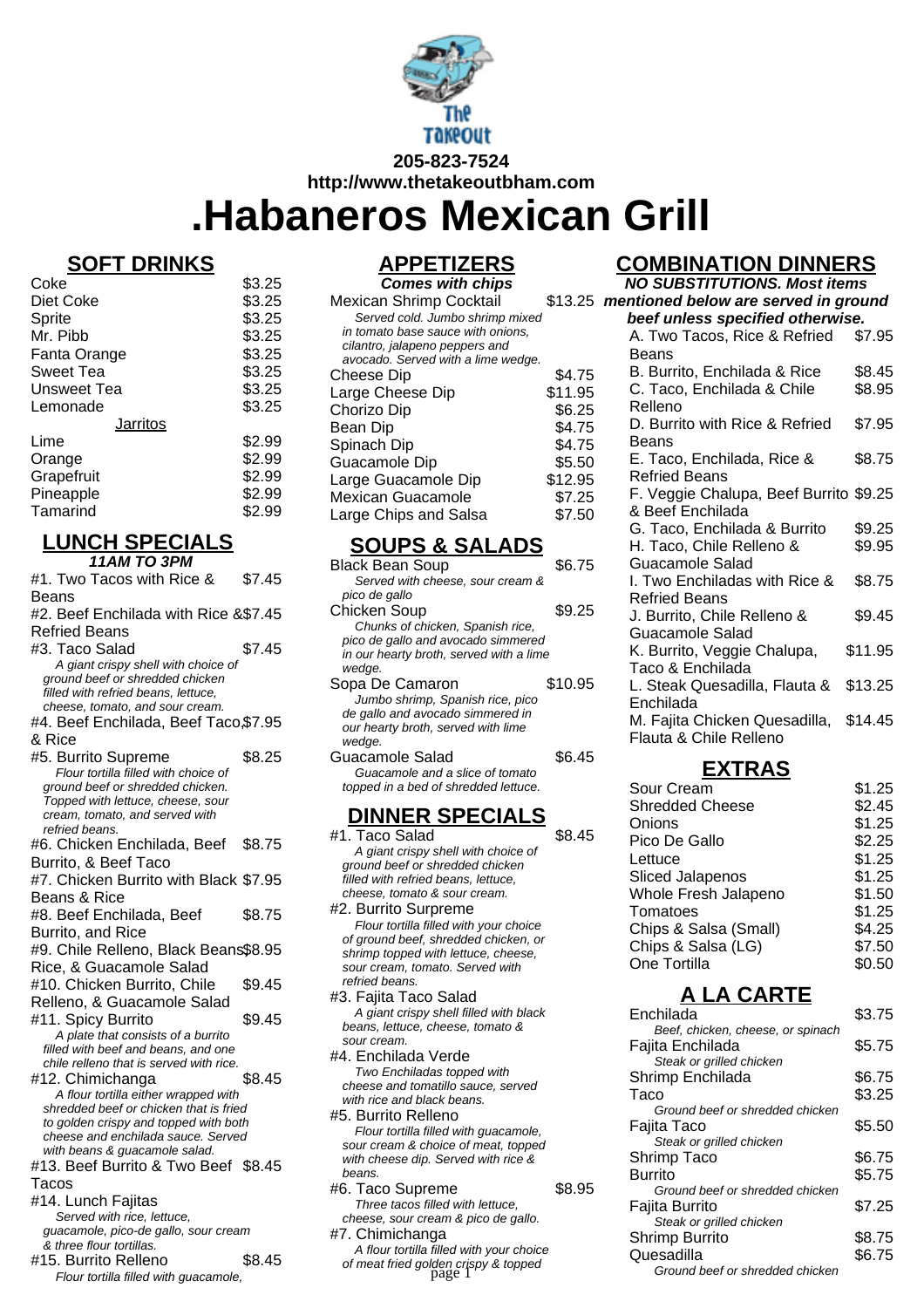sour cream, and choice of ground beef or shredded chicken. Topped with cheese dip and served with rice & beans.

- #16. Habaneros Favorite \$12.75 One steak quesadilla, one chile relleno, and one enchilada.
- #17. Huevos Rancheros \$8.95 Two eggs over easy, topped with red sauce, served with rice, beans and tortillas.

#### **NACHOS**

**great combo of chips with lettuce, beans, cheese dip, topped with guacamole, sour cream & a slice of tomato**

Habaneros Nachos Supreme \$7.95 Choose from beef or chicken Fajita Nacho Supreme Your choice of meat, with grilled peppers and onions.

#### **VEGETARIAN DISHES**

| Veggie Burrito                           | S8.95   |  |
|------------------------------------------|---------|--|
| flour tortilla stuffed with diced        |         |  |
| zucchini, yellow squash, bell            |         |  |
| peppers, corn & cheese. Served with      |         |  |
| rice & black beans.                      |         |  |
| Spinach Burrito                          | \$9.95  |  |
| Served with rice, beans &                |         |  |
| guacamole salad.                         |         |  |
| Spinach Enchiladas (2) w/ Souß9.45       |         |  |
| Cream                                    |         |  |
| Served with rice & beans.                |         |  |
| Bean Burrito, Cheese                     | \$9.75  |  |
| Enchilada & Chalupa                      |         |  |
| Spinach Fajita                           | \$10.75 |  |
| Grilled spinach, tomato & sweet          |         |  |
| onions. Served with Spanish rice,        |         |  |
| beans, lettuce, guacamole, sour          |         |  |
| cream, pico de gallo & 4 flour tortillas |         |  |
| on the side.                             |         |  |
|                                          |         |  |

## **QUESADILLAS**

**One large flour tortilla filled with melted cheese & your choice of meat. Topped with cheese dip.** Quesadilla Dinner Served with rice & beans Quesadilla Supreme Served with guacamole salad **FAJITA SPECIALS**

**Grilled with green bell peppers & sweet onions. Served with Spanish rice, beans, lettuce, guacamole, sour cream, pico de gallo & 4 flour tortillas on the side.**

| Steak or Chicken Fajita | \$12.95 |
|-------------------------|---------|
| Choose your meat.       |         |
| Steak & Chicken Fajita  | \$13.95 |
| Shrimp Fajita           | \$14.95 |
| <b>Fish Fajitas</b>     | \$14.95 |
| 3 Tilapia fillets       |         |
| <b>Texan Fajita</b>     | \$15.95 |
| Steak, Chicken & Shrimp |         |
|                         |         |

#### **HABANEROS GRILL SPECIALTIES**

| <b>Habaneros Special Grilled</b>     | \$13.95 |
|--------------------------------------|---------|
| <b>Chicken Breast</b>                |         |
| Served with rice, beans, lettuce.    |         |
| guacamole, pico de gallo, sour cream |         |
| & flour tortillas.                   |         |
| Habanero's Burger                    | \$8.95  |
| Served with lettuce, tomato, white   |         |
| cheese & french fries.               |         |
|                                      |         |

with both cheese sauce & enchilada sauce. Served with beans & guacamole salad.

- #8. Taquitos \$10.25 Four fried corn tortillas filled with your choice of meat, served with lettuce, sour cream, guacamole and special hot sauce.
- #9. Habaneros Chile Relleno \$9.95 Poblano peppers filled with ground beef and cheese, topped with red sauce, served with rice, beans and guacamole salad.
- #10. Pork Carnitas \$11.95 Chunks of lightly fried pork tenderloin topped with sauteed onions, served with rice, beans, guacamole salad and flour tortillas.
- #11. Veracruz Enchiladas \$12.95 Two shrimp enchiladas topped with cheese sauce, served with rice and beans.
- #12. Shrimp Chile Relleno  $$13.45$  C Poblano peppers filled with shrimp and cheese, topped with red sauce, served with rice, beans and guacamole salad.
- #13. Taco Al Carbon \$12.45 Three soft tacos of your choice steak or grilled chicken, served with beans, lettuce, guacamole, sour cream and pico de gallo.
- #14. Grilled Shrimp Taco \$13.95 Three shrimp soft tacos, served with beans, lettuce, guacamole, sour cream and pico de gallo.
- #15. Flautas Favoritas \$10.45 Three flautas of your choice shredded beef, or chicken topped with enchilada and cheese sauce. Served with rice and beans.
- #16. Chicken Finger Plate \$8.45 Three pieces of breaded chicken fingers served with fries. #17 Camaron a la Diabla \$14.45
- (Spicy) Jumbo shrimps sauteed with
- onions in a savory spicy sauce, served with rice, beans and tortillas. #18. Tampiquena \$15.95
- Flank steak grilled to perfection, served with one cheese enchilada rice, beans, pico de gallo, guacamole salad and tortillas. Add Grilled Shrimp for an additional charge! #19. El Ranchero
- A layer of Spanish rice topped with your choice of meat and cheese sauce.
- #20 Burrito Mexicano \$12.75 Burrito filled with lightly fried pork tenderloin, bell peppers and onions, topped with cheese sauce, lettuce, tomato and avocado slices. #21 Chori-Burrito Burrito filled with choice of meat and sauteed mushrooms, topped with cheese sauce, chorizo and cilantro, served with rice and beans. #22. Huevos Rancheros \$8.95
- Two eggs over easy topped with red sauce, served with rice, beans and tortillas. #23. The Mexico \$9.95
- One ground beef, one shredded chicken, and one cheese enchiladas topped with red, white and green sauce, served with rice and beans.
- #24. Fish Tacos \$12.95 Three soft tacos filled with lightly grilled tilapia, topped with choice of grilled peppers and onions OR coleslaw. Served with rice, beans and mayo-chipotle sauce. page 2

| Fajita Quesadilla<br>Steak or grilled chicken | \$7.75 |
|-----------------------------------------------|--------|
| Shrimp Quesadilla                             | \$8.75 |
| Cheese Quesadilla                             | \$6.75 |
| Chile Relleno (Beef)                          | \$5.75 |
| Chile Relleno (Shrimp)                        | \$8.75 |
| Chimichanga                                   | \$8.45 |
| Shredded beef or chicken                      |        |
| Shrimp Chimichanga                            | \$9.75 |
| Chalupa (Veggie)                              | \$4.75 |
| Chalupa                                       | \$5.75 |
| Beef or chicken                               |        |
| Side of Fries                                 | \$3.25 |
| <b>Refried Beans</b>                          | \$2.95 |
| <b>Spanish Rice</b>                           | \$2.95 |
| Fajita Steak Chimichanga                      | \$9.25 |
| Fajita Chicken Chimichanga                    | \$9.25 |

## **CHILD'S PLATE**

| <b>CHIPS &amp; SALSA DO NOT COME WITH</b> |        |
|-------------------------------------------|--------|
| <b>CHILD'S PLATE TOGO</b>                 |        |
| A. Beef Taco, Rice & Beans                | \$4.99 |
| B. Beef Enchilada, Rice &                 | \$4.99 |
| Beans                                     |        |
| C. Cheese Quesadilla, Rice &              | \$4.99 |
| Beans                                     |        |
| D. Small Burger w/ Fries                  | \$4.99 |

E. Two Chicken Fingers & Fries \$4.99

## **DESSERTS**

| <b>Fried Ice Cream</b>    | \$4.75 |
|---------------------------|--------|
| Sopapilla                 | \$3.50 |
| Churros                   | \$5.25 |
| <b>Cheesecake Burrito</b> | \$5.50 |
|                           |        |